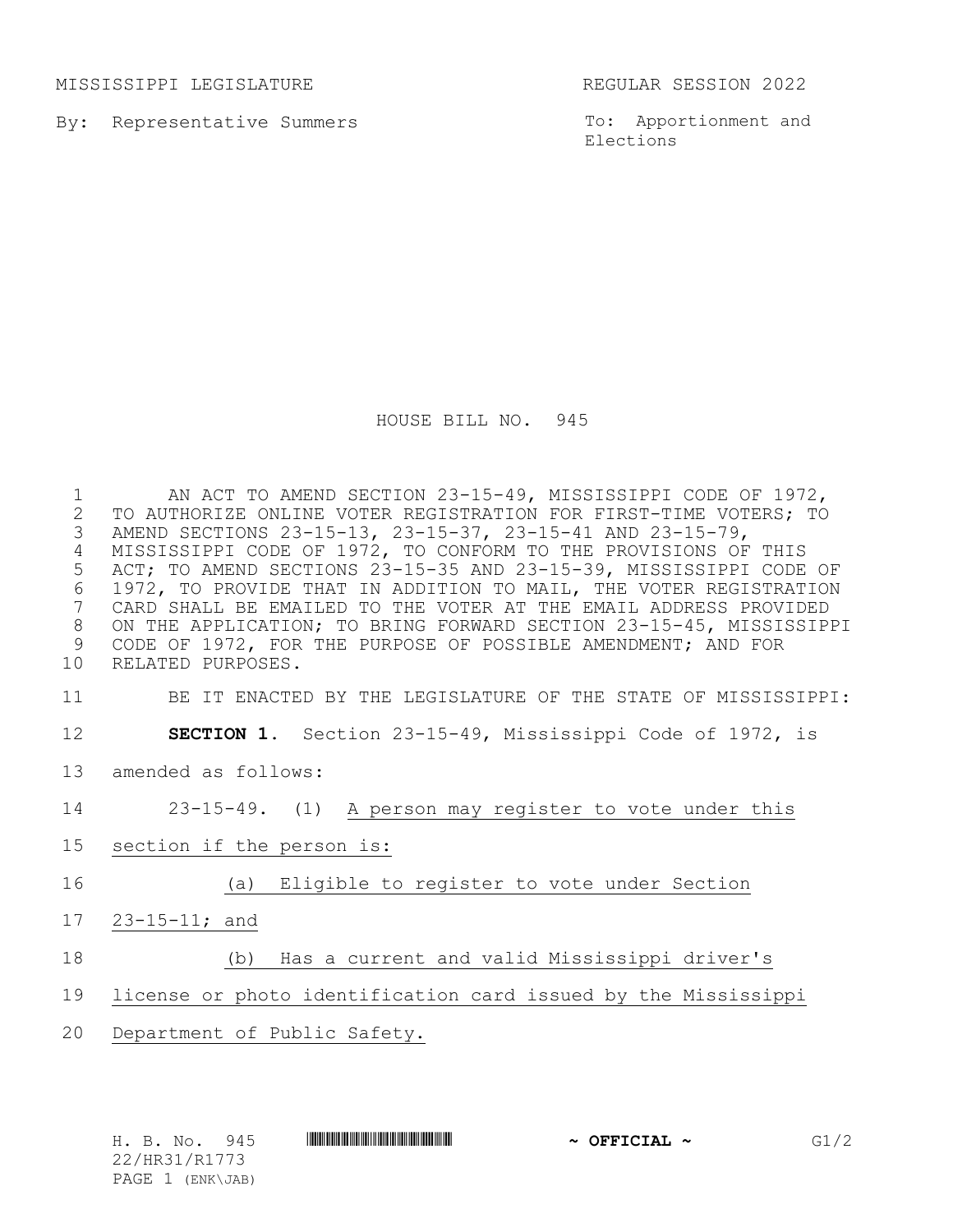(2) A person described in subsection (1) of this section may submit a voter registration application using the procedures set forth in this section. ( **\* \* \***3) (a) The Secretary of State shall, with the support of the Mississippi Department of Public Safety, establish a secure Internet website to permit **\* \* \*** persons described in subsection (1) of this section to submit voter registration applications. The form of the online application shall be established by rule duly adopted by the Secretary of State. (b) The secure website established under this subsection shall allow a person described in subsection (1) of this section to submit an application: (i) For registration as a first-time voter in Mississippi; or (ii) To change the applicant's name, address or other information set forth in the applicant's existing voter registration record. ( **\* \* \***c) Upon the **\* \* \*** submission of an application through the secure website, the software used by the Secretary of State for processing applications through the website shall provide for verification that: (i) The **\* \* \*** applicant has a current and valid Mississippi driver's license or photo identification card issued by the Mississippi Department of Public Safety and the number for that driver's license or photo identification card provided by the

H. B. No. 945 \*HR31/R1773\* **~ OFFICIAL ~** 22/HR31/R1773 PAGE 2 (ENK\JAB)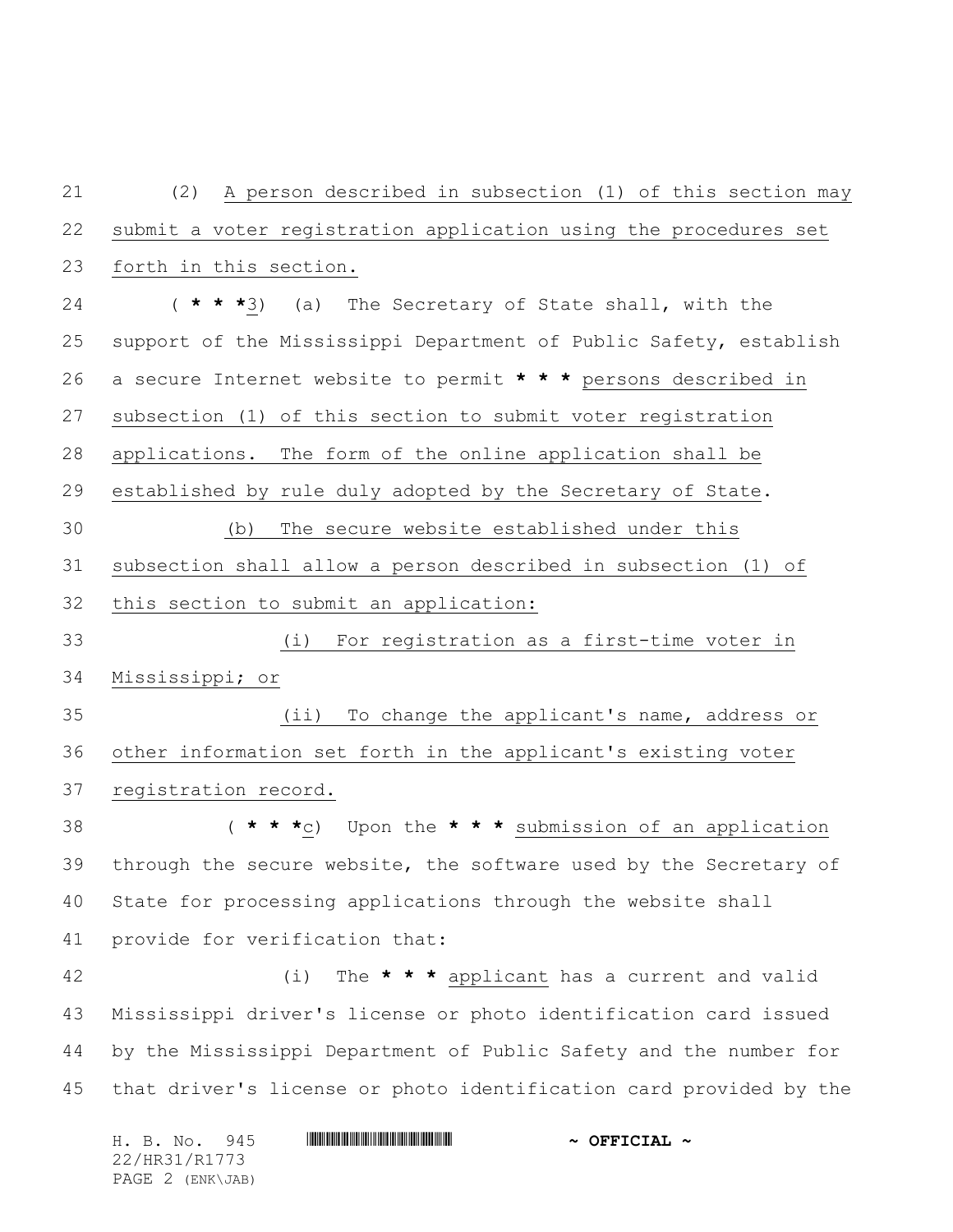applicant matches the number for the **\* \* \*** applicant's driver's license or photo identification card that is on file with the Mississippi Department of Public Safety;

 (ii) The name and date of birth provided by the **\* \* \*** applicant matches the name and date of birth that is on file with the Mississippi Department of Public Safety; and

 (iii) The applicant is a citizen of the State of Mississippi and of the United States and the information provided by the **\* \* \*** applicant matches the information on file with the Mississippi Department of Public Safety.

 The application shall be reviewed by the county registrar of the applicant's county of residence. If any of the required information does not match that on file with the Mississippi Department of Public Safety, or if the application is incomplete, the **\* \* \*** registration shall be rejected with the specific reason or reasons for the rejection noted. The applicant shall have the same right to automatic review of the rejected application as provided in Sections 23-15-61 through 23-15-79 and shall be notified of such review as provided in Section 23-15-45. ( **\* \* \***4) Any person who attempts to **\* \* \*** register to vote under this section shall be subject to the penalties for false

registration provided for in Section 97-13-25.

 ( **\* \* \***5) The Secretary of State and the Department of Public Safety shall enter into a memorandum of understanding

H. B. No. 945 \*HR31/R1773\* **~ OFFICIAL ~** 22/HR31/R1773 PAGE 3 (ENK\JAB)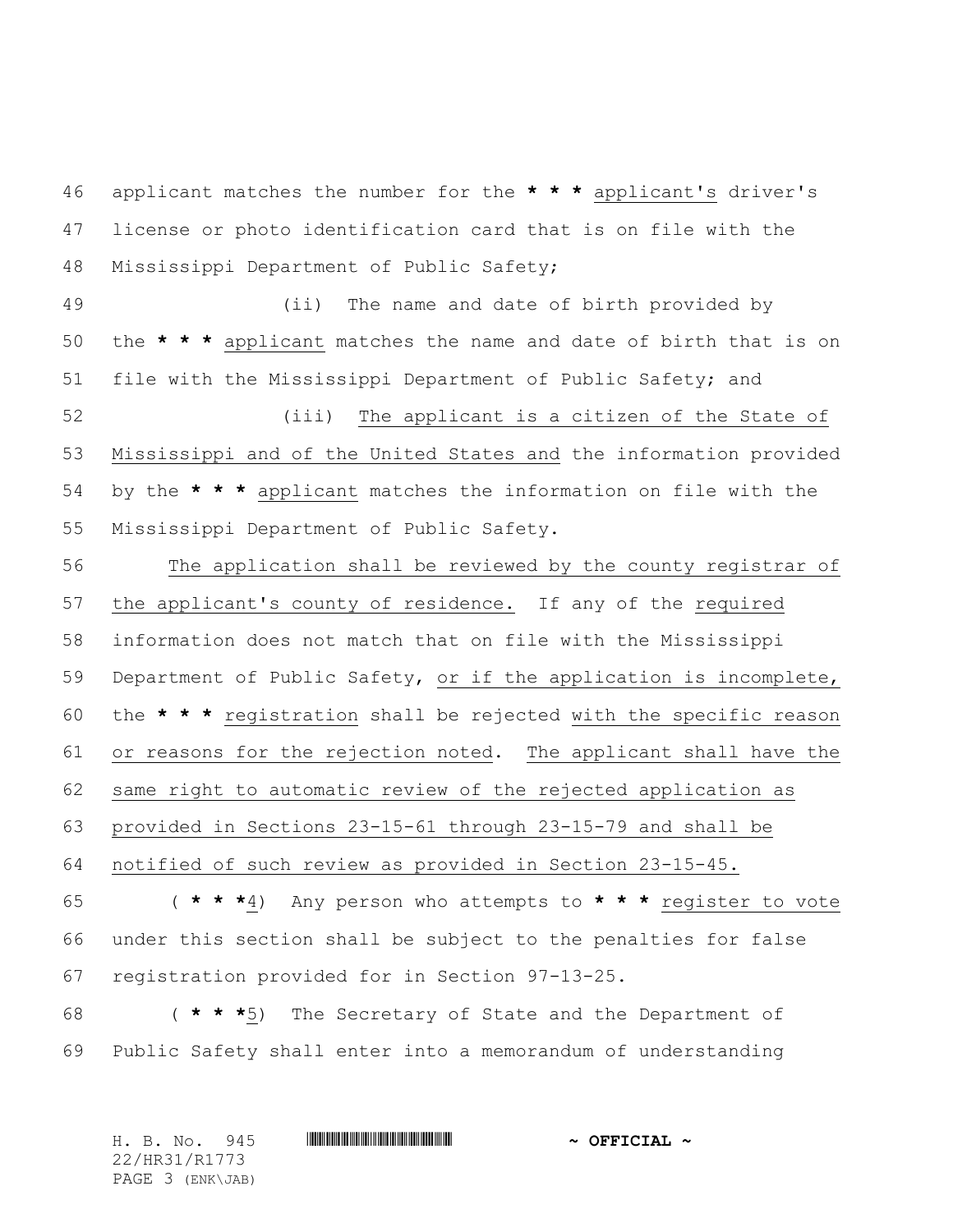providing for the sharing of information required to facilitate the requirements of this section.

 **SECTION 2.** Section 23-15-13, Mississippi Code of 1972, is amended as follows:

 23-15-13. (1) An elector who moves from one (1) ward or voting precinct to another ward within the same municipality or voting precinct within the same county shall not be disqualified to vote, but he or she shall be entitled to have his or her registration transferred to his or her new ward or voting precinct upon making a written or online request therefor at any time up to thirty (30) days before the election at which he or she offers to vote, and if the removal occurs within thirty (30) days of such election he or she shall be entitled to vote in his or her new ward or voting precinct by affidavit ballot as provided in Section 23-15-573. If the thirtieth day to transfer the elector's registration before an election falls on a Sunday or legal holiday, the transfer of the elector's registration submitted on the business day immediately following the Sunday or legal holiday shall be accepted and entered into the Statewide Elections 89 Management System for the purpose of enabling voters to vote in the next election.

 (2) If an elector requests a change in his or her address under Section 23-15-49 and the address is located in a precinct in the county or municipality that differs from the precinct as 94 reflected in the then current registration records, the request

22/HR31/R1773 PAGE 4 (ENK\JAB)

H. B. No. 945 \*HR31/R1773\* **~ OFFICIAL ~**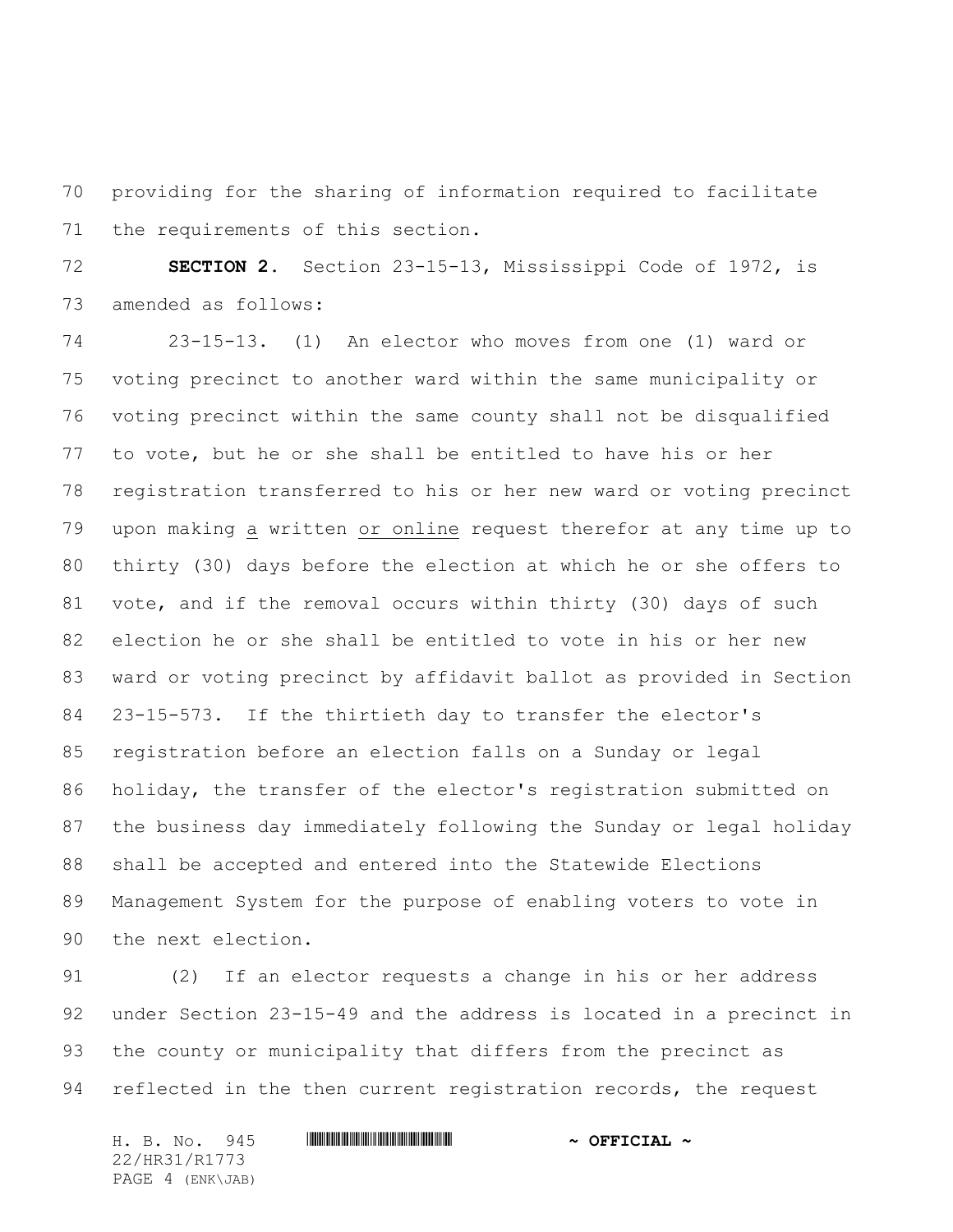shall be treated in the same manner as a written request to transfer the elector's registration under subsection (1) of this section.

 **SECTION 3.** Section 23-15-35, Mississippi Code of 1972, is amended as follows:

 23-15-35. (1) The clerk of the municipality shall be the registrar of voters of the municipality, and shall take the oath of office prescribed by Section 268 of the Constitution. The municipal registration shall conform to the county registration which shall be a part of the official record of registered voters as contained in the Statewide Elections Management System. The municipal clerk shall comply with all the provisions of law regarding the registration of voters, including the use of the voter registration applications used by county registrars and prescribed by the Secretary of State under Sections 23-15-39 and 23-15-47 and online voter registration prescribed in Section 23-15-49.

 (2) The municipal clerk shall be authorized to register applicants as county electors. The municipal clerk shall forward notice of registration, a copy of the application for registration, and any changes to the registration when they occur, either by certified mail to the county registrar or by personal delivery to the county registrar provided that a numbered receipt is signed by the county registrar in return for the described documents. Upon receipt of the copy of the application for

H. B. No. 945 \*HR31/R1773\* **~ OFFICIAL ~** 22/HR31/R1773 PAGE 5 (ENK\JAB)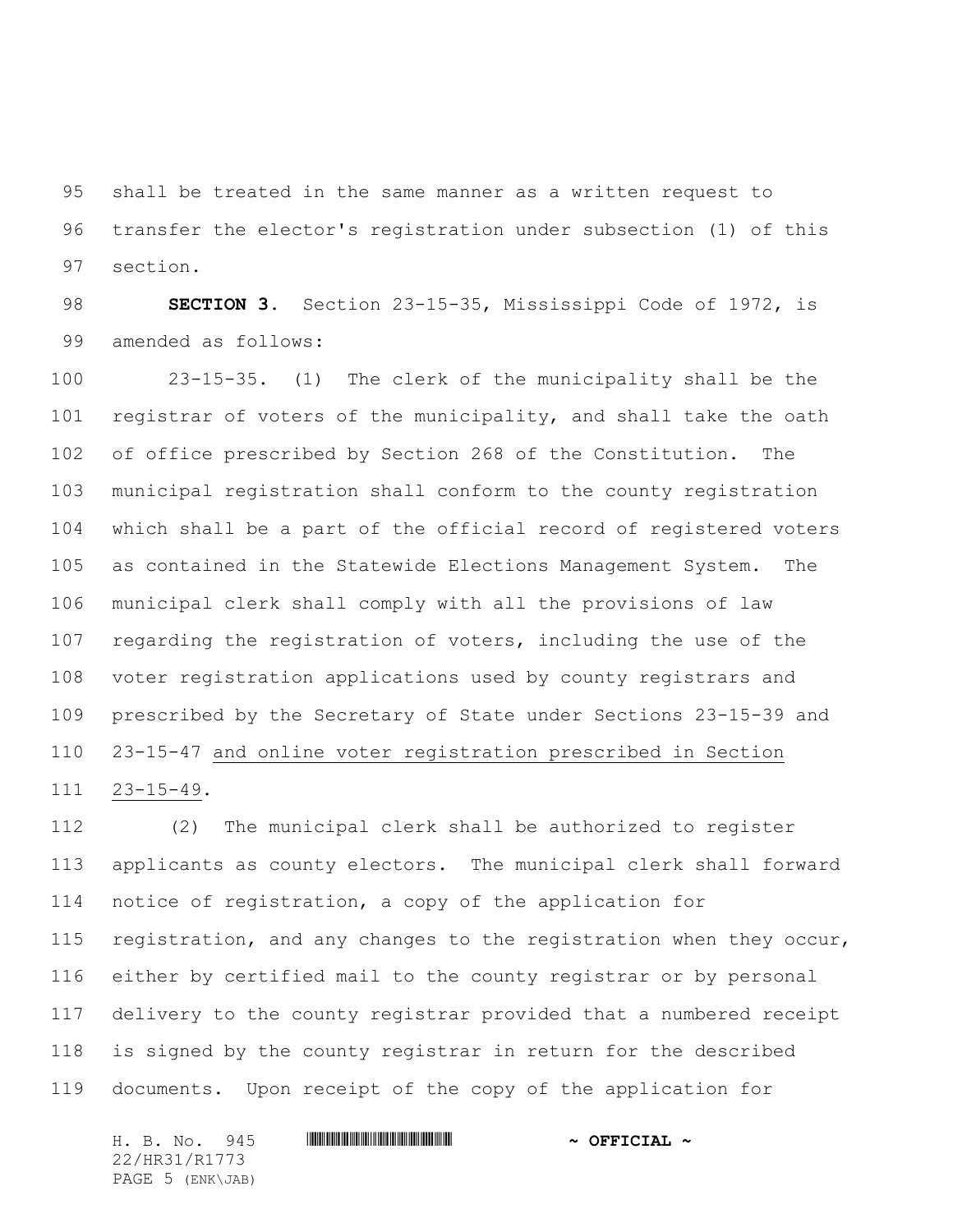registration or changes to the registration, and if a review of the application indicates that the applicant meets all the 122 criteria necessary to qualify as a county elector, then the county registrar shall make a determination of the county voting precinct in which the person making the application shall be required to vote. The county registrar shall send this county voting precinct information by United States first-class mail, postage prepaid, to the person at the address provided on the application and by email at the email address provided on the application. Any mailing costs incurred by the municipal clerk or the county registrar in effectuating this subsection (2) shall be paid by the county board of supervisors. If a review of the copy of the application for registration or changes to the registration indicates that the applicant is not qualified to vote in the county, the county registrar shall challenge the application. The county election commissioners shall review any challenge or disqualification, after having notified the applicant by certified mail of the challenge or disqualification.

 (3) The municipal clerk shall issue to the person making the application a copy of the application and the county registrar shall process the application in accordance with the law regarding the handling of voter registration applications.

 (4) The receipt of a copy of the application for registration sent pursuant to Section 23-15-39(3) shall be sufficient to allow the applicant to be registered as an elector

|  | H. B. No. 945    |  | $\sim$ OFFICIAL $\sim$ |
|--|------------------|--|------------------------|
|  | 22/HR31/R1773    |  |                        |
|  | PAGE 6 (ENK\JAB) |  |                        |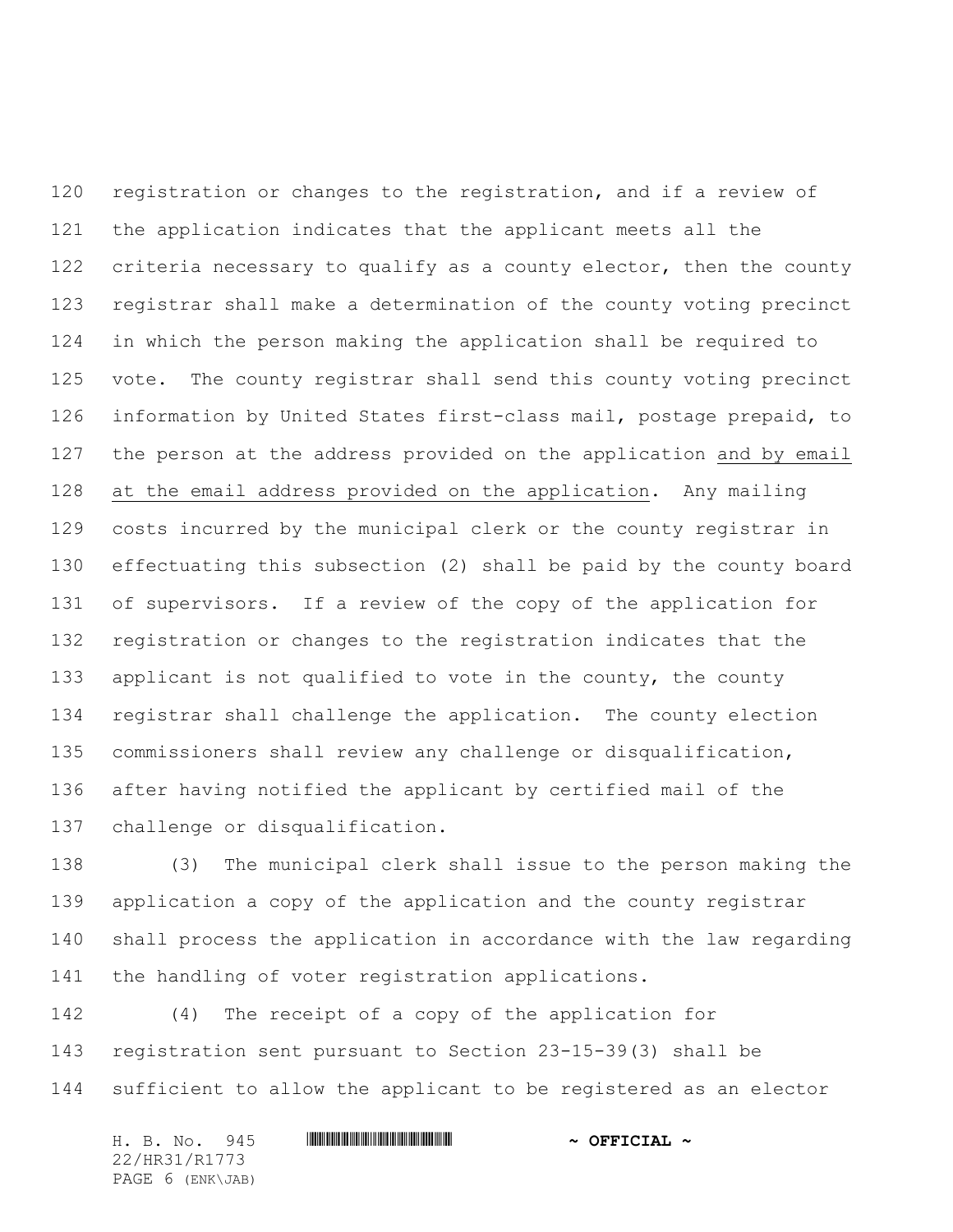in the municipality, provided that such application is not challenged as provided for therein.

 (5) The municipal clerk of each municipality shall provide the county registrar in which the municipality is located the information necessary to conform the municipal registration to the county registration which shall be a part of the official record of registered voters as contained in the Statewide Elections Management System. If any changes to the information occur as a result of redistricting, annexation or other reason, it shall be the responsibility of the municipal clerk to timely provide the changes to the county registrar.

 **SECTION 4.** Section 23-15-37, Mississippi Code of 1972, is amended as follows:

 23-15-37. (1) The registrar shall register the electors of his or her county at any time during regular office hours.

 (2) The county registrar may keep his or her office open to register voters from 8:00 a.m. until 7:00 p.m., including the noon hour, for the five (5) business days immediately preceding the thirtieth day before any regularly scheduled primary or general election. The county registrar shall also keep his or her office open from 8:00 a.m. until 12:00 noon on the Saturday immediately preceding the thirtieth day before any regularly scheduled primary or general election, unless that Saturday falls on a legal holiday, in which case registration applications submitted on the Monday immediately following the legal holiday shall be accepted

22/HR31/R1773 PAGE 7 (ENK\JAB)

H. B. No. 945 \*HR31/R1773\* **~ OFFICIAL ~**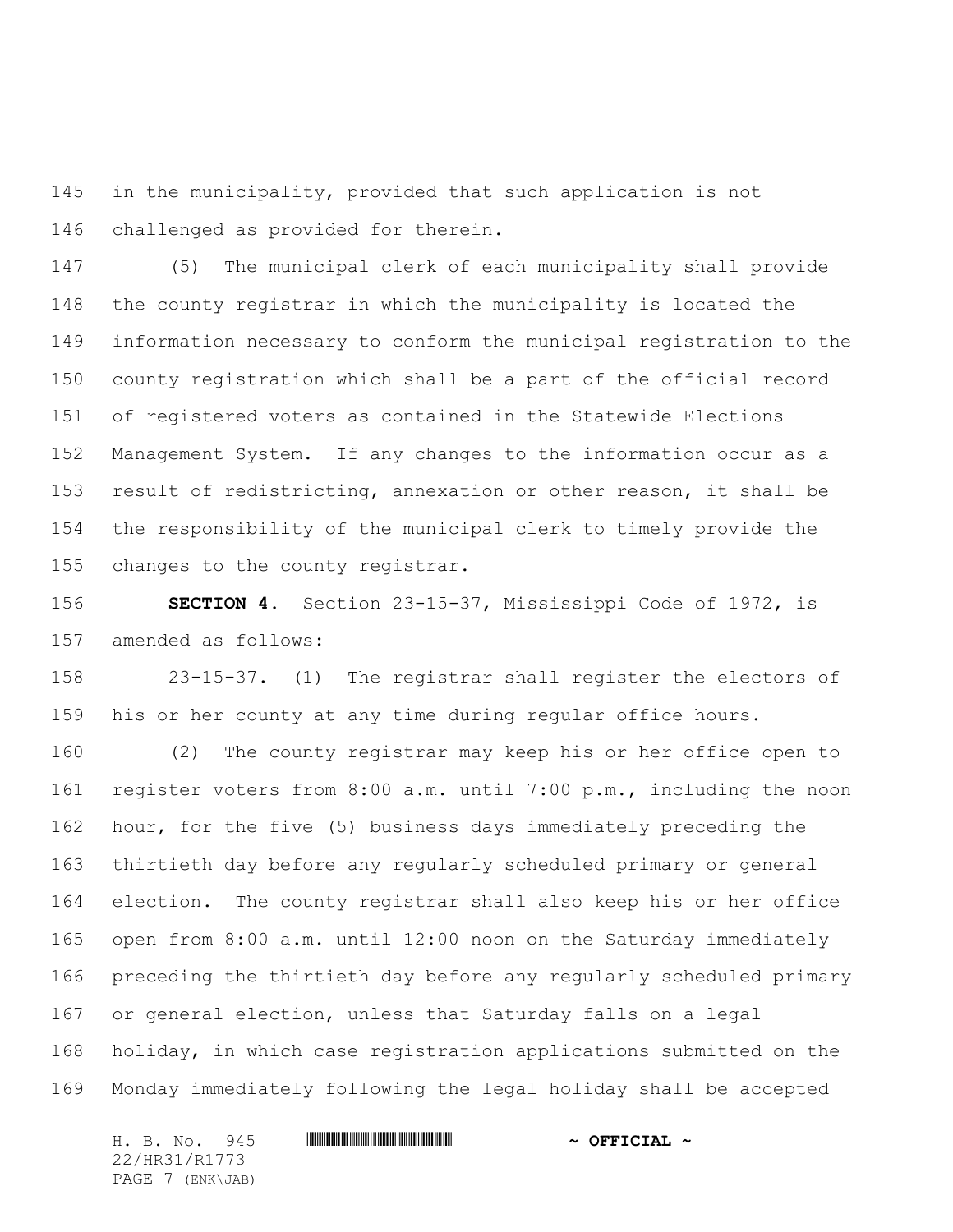and entered in the Statewide Elections Management System for the purpose of enabling such voters to vote in the next primary or general election.

 (3) The registrar, or any deputy registrar duly appointed by law, may visit and spend such time as he or she may deem necessary 175 at any location in his or her county, selected by the registrar not less than thirty (30) days before an election, for the purpose of registering voters.

 (4) A person who is physically disabled and unable to visit the office of the registrar to register to vote due to such disability may contact the registrar and request that the registrar or the registrar's deputy visit him or her for the purpose of registering such person to vote. The registrar or the registrar's deputy shall visit that person as soon as possible after such request and provide the person with an application for registration, if necessary. The completed application for registration shall be executed in the presence of the registrar or the registrar's deputy.

 (5) (a) In the fall and spring of each year the registrar of each county shall furnish all public schools with instructions for submitting an online voter registration application as well as mail-in voter registration applications. The instructions and applications shall be provided in a reasonable time to enable those students who will be eighteen (18) years of age before a

22/HR31/R1773 PAGE 8 (ENK\JAB)

H. B. No. 945 \*HR31/R1773\* **~ OFFICIAL ~**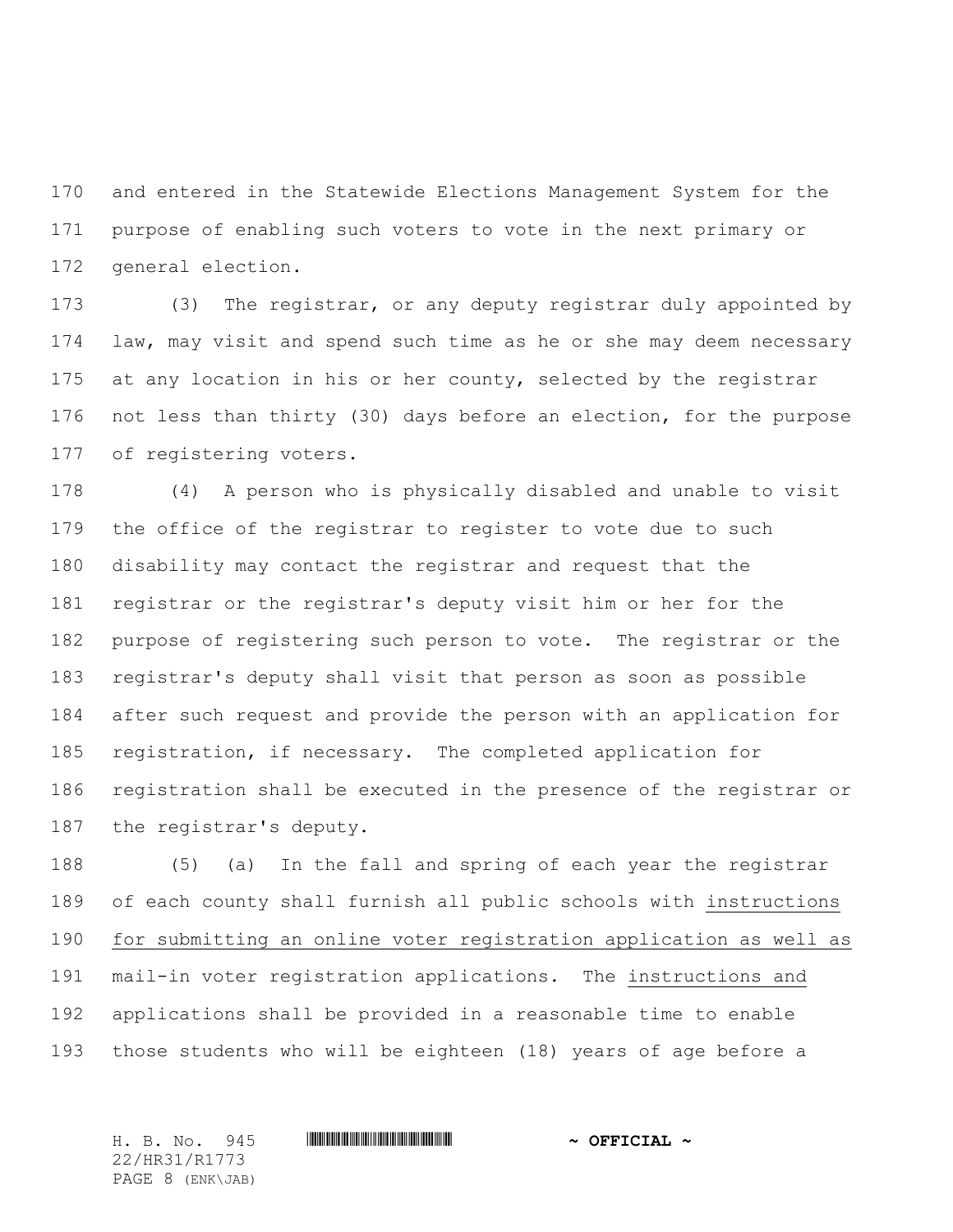general election to be able to vote in the primary and general elections.

 (b) Each public school district shall permit access to all public schools of this state for the county registrar or the county registrar's deputy to register persons who are eligible to vote and to provide voter education.

 **SECTION 5.** Section 23-15-39, Mississippi Code of 1972, is amended as follows:

 23-15-39. (1) Applications for registration as electors of this state, which are submitted online as provided in Section 23-15-49 or sworn to and subscribed before the registrar or deputy registrar authorized by law and which are not made by mail, shall be made upon a form established by rule duly adopted by the Secretary of State.

 (2) The boards of supervisors shall make proper allowances for office supplies reasonably necessitated by the registration of county electors.

 (3) If the applicant indicates on the application that he or she resides within the city limits of a city or town in the county of registration, the county registrar shall process the application for registration or changes to the registration as provided by law.

 (4) If the applicant indicates on the application that he or she has previously registered to vote in another county of this 218 state or another state, notice to the voter's previous county of

H. B. No. 945 \*HR31/R1773\* **~ OFFICIAL ~** 22/HR31/R1773 PAGE 9 (ENK\JAB)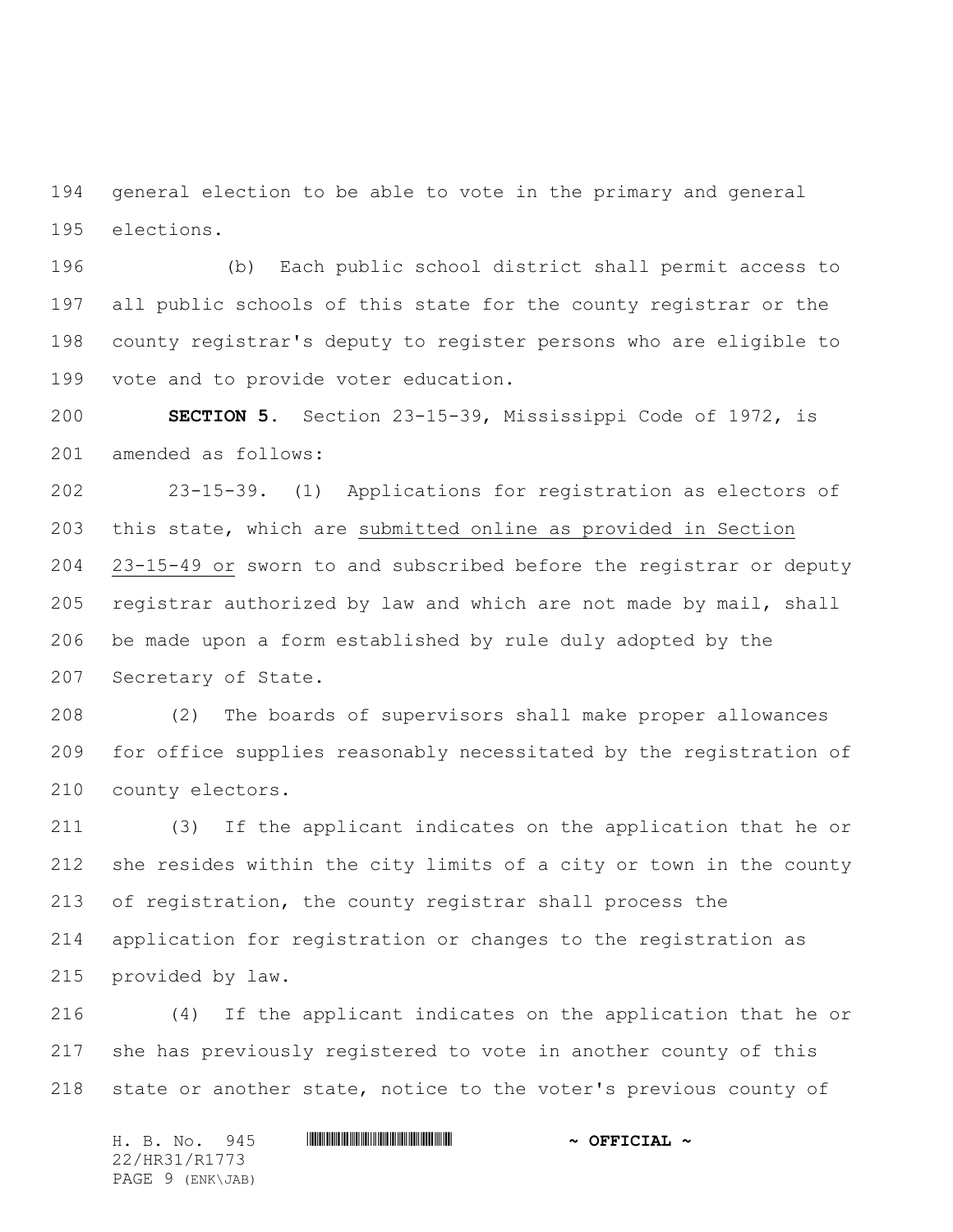registration in this state shall be provided by the Statewide Elections Management System. If the voter's previous place of registration was in another state, notice shall be provided to the voter's previous state of residence if the Statewide Elections Management System has that capability.

 (5) The county registrar shall provide to the person making the application a copy of the application upon which has been written the county voting precinct and municipal voting precinct, 227 if any, in which the person shall vote. Upon entry of the voter registration information into the Statewide Elections Management System, the system shall assign a voter registration number to the person, and the county registrar shall mail the applicant a voter registration card to the mailing address provided on the application and email printable form of the voter registration card to the email address provided on the application.

 (6) Any person desiring **\* \* \*** to apply for registration may apply through the online voter registration process established in Section 23-15-49 or may secure an application from the registrar of the county of which he or she is a resident and may take the application with him or her and secure assistance in completing the application from any person of the applicant's choice. It shall be the duty of all registrars to furnish applications for registration to all persons requesting them, and it shall likewise be the registrar's duty to furnish aid and assistance in the completing of the application when requested by an applicant.

H. B. No. 945 \*HR31/R1773\* **~ OFFICIAL ~** 22/HR31/R1773 PAGE 10 (ENK\JAB)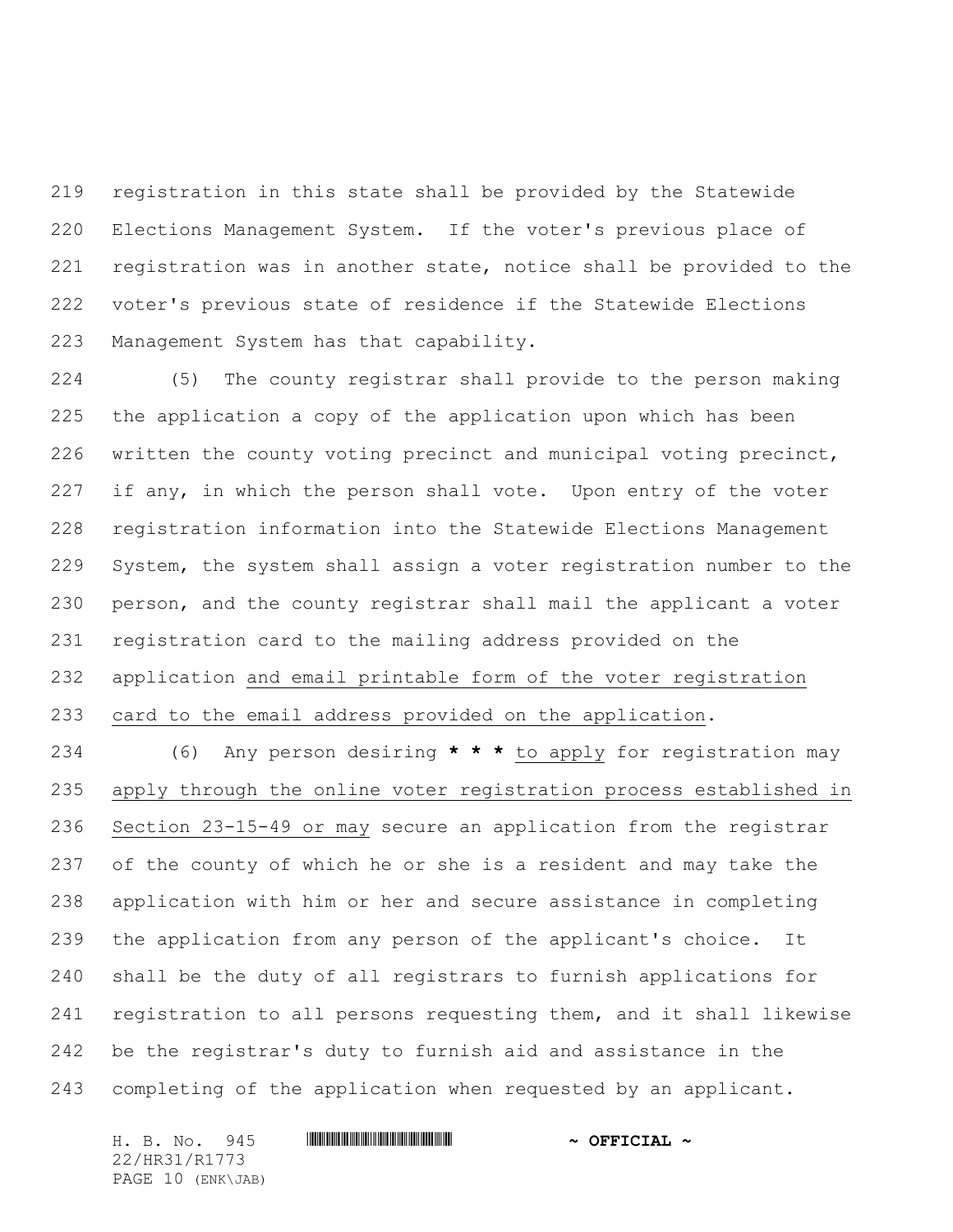Unless the application for registration is completed online, the application for registration shall be sworn to and subscribed before the registrar or deputy registrar at the municipal clerk's 247 office, the county registrar's office or any other location where the applicant is allowed to register to vote. The registrar shall not charge a fee or cost to the applicant for accepting the application or administering the oath or for any other duty imposed by law regarding the registration of electors.

 (7) If the person making the application is unable to read or write, for reason of disability or otherwise, he or she shall not be required to personally complete the application in writing and execute the oath. In such cases, the registrar or deputy registrar shall read the application and oath to the person and the person's answers thereto shall be recorded by the registrar or the registrar's deputy. The person shall be registered as an elector if he or she otherwise meets the requirements to be registered as an elector. The registrar shall record the responses of the person and the recorded responses shall be retained permanently by the registrar. The county registrar shall enter the voter registration information into the Statewide Elections Management System and designate the entry as an assisted filing.

 (8) The receipt of a copy of the application for registration sent pursuant to Section 23-15-35(2) shall be

H. B. No. 945 \*HR31/R1773\* **~ OFFICIAL ~** 22/HR31/R1773 PAGE 11 (ENK\JAB)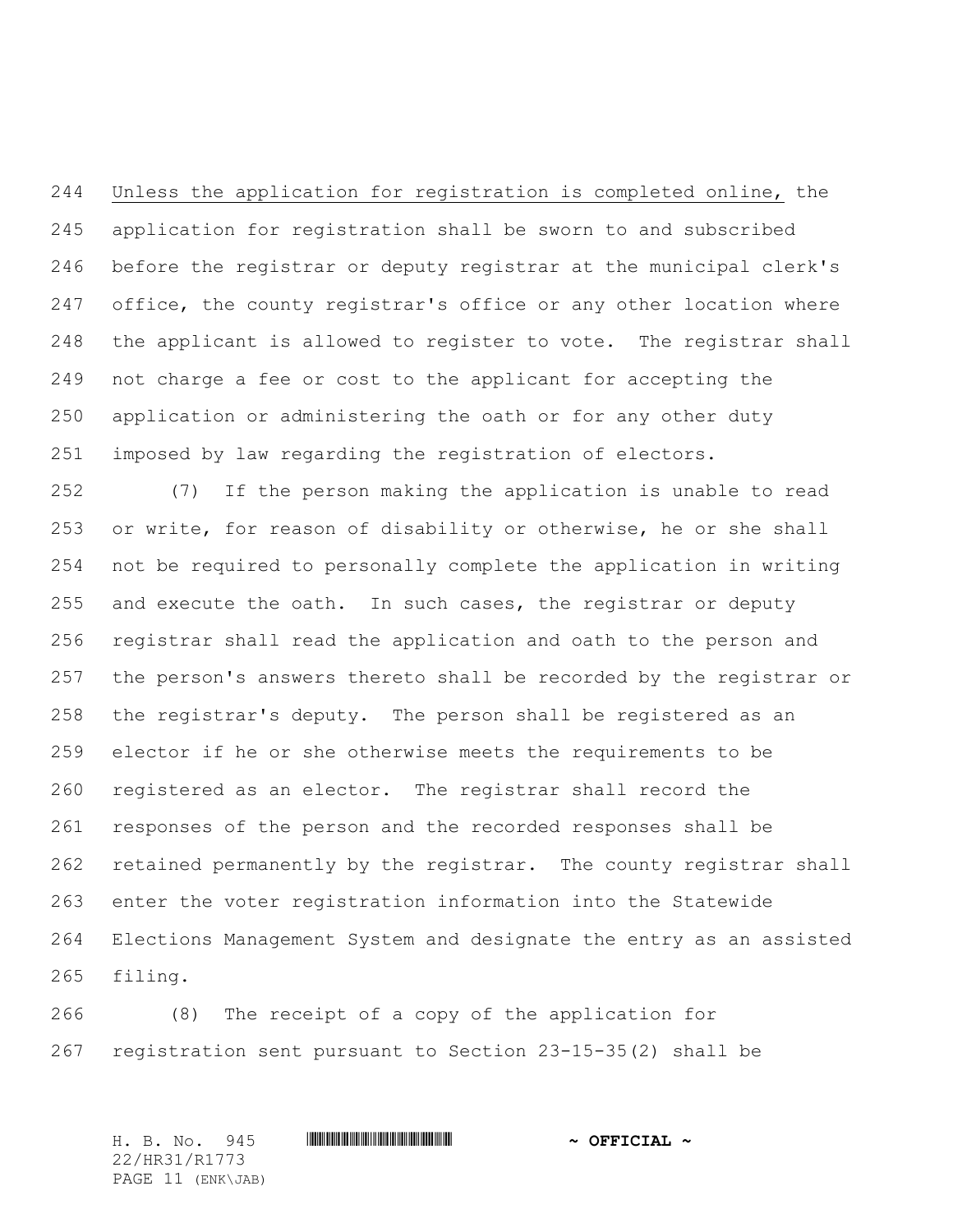sufficient to allow the applicant to be registered as an elector of this state, if the application is not challenged.

 (9) In any case in which the corporate boundaries of a municipality change, whether by annexation or redistricting, the municipal clerk shall, within ten (10) days after approval of the change in corporate boundaries, provide to the county registrar conforming geographic data that is compatible with the Statewide Elections Management System. The data shall be developed by the municipality's use of a standardized format specified by the Statewide Elections Management System. The county registrar, county election commissioner or other county official, who has completed an annual training seminar sponsored by the Secretary of State pertaining to the implementation of new boundary lines in the Statewide Elections Management System and received certification for that training, shall update the municipal boundary information into the Statewide Elections Management System. The Statewide Elections Management System updates the municipal voter registration records and assigns electors to their municipal voting precincts. The county registrar shall forward to the municipal clerk written notification of the additions and changes, and the municipal clerk shall forward to the affected municipal electors written notification of the additions and changes.

 **SECTION 6.** Section 23-15-41, Mississippi Code of 1972, is amended as follows:

H. B. No. 945 \*HR31/R1773\* **~ OFFICIAL ~** 22/HR31/R1773 PAGE 12 (ENK\JAB)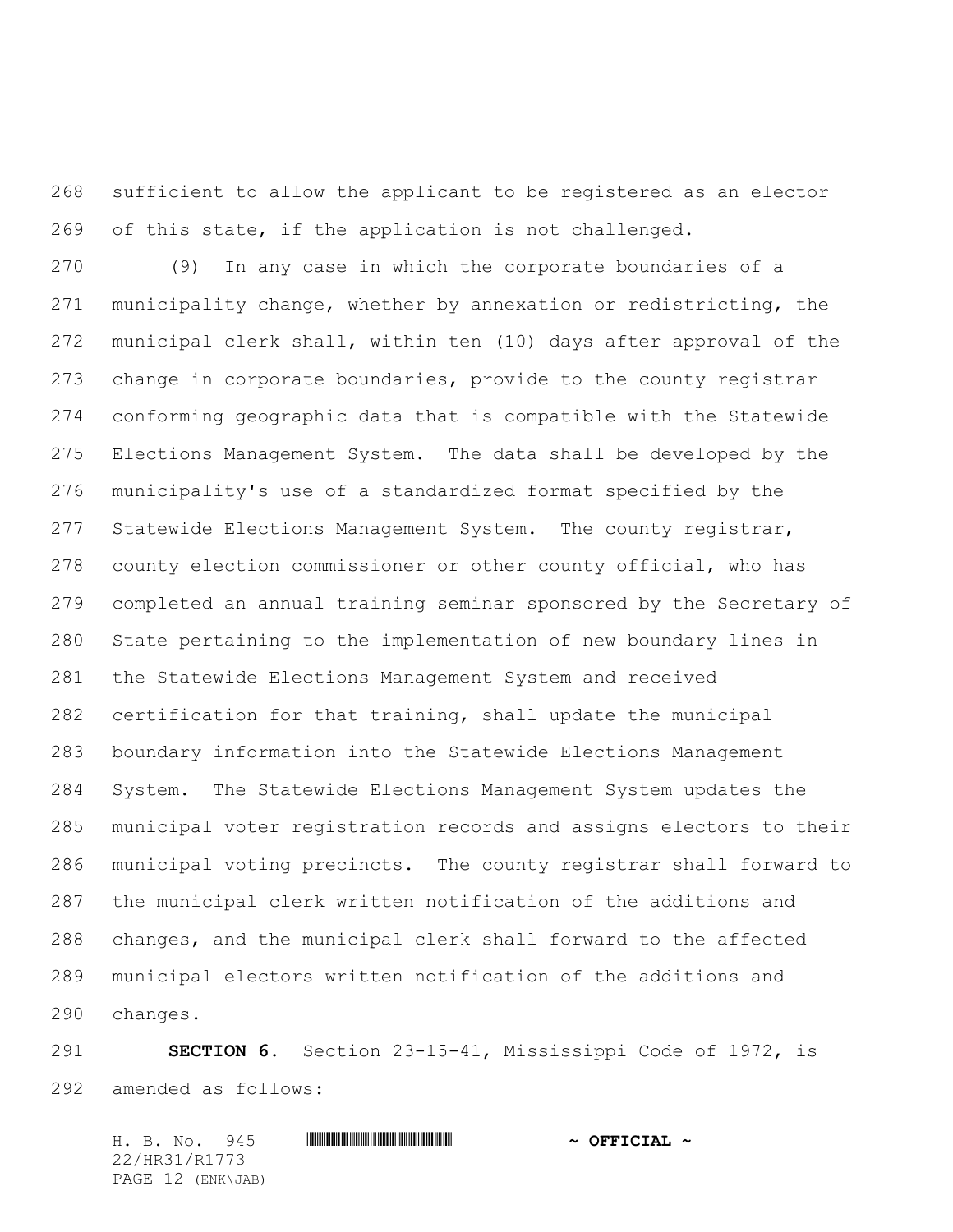23-15-41. (1) When an applicant to register to vote has completed the application form as prescribed by administrative rule or Section 23-15-49, the county registrar shall enter the applicant's information into the Statewide Elections Management System where the applicant's status will be marked as "ACTIVE," "PENDING" or "REJECTED," and the applicant shall be entitled to register upon his or her request for registration made online as provided in Section 23-15-49 or in person to the registrar, or deputy registrar if a deputy registrar has been appointed. No person other than the registrar, or a deputy registrar, shall register any applicant.

 (2) If an applicant is not qualified to register to vote, then the registrar shall enter the applicant's information into the Statewide Elections Management System and mark the applicant's status as "PENDING" or "REJECTED," with the specific reason or reasons for that status noted. The registrar shall notify the election commission of those applicants rejected.

 **SECTION 7.** Section 23-15-79, Mississippi Code of 1972, is amended as follows:

 23-15-79. (1) Unless the application for registration was made pursuant to Section 23-15-47 or Section 23-15-49, the date of registration to vote shall be the date the application for 315 registration to vote was initially received by the registrar or, if submitted by mail, the postmark date, regardless of the date on which the county election commission, circuit court or Supreme

H. B. No. 945 \*HR31/R1773\* **~ OFFICIAL ~** 22/HR31/R1773 PAGE 13 (ENK\JAB)